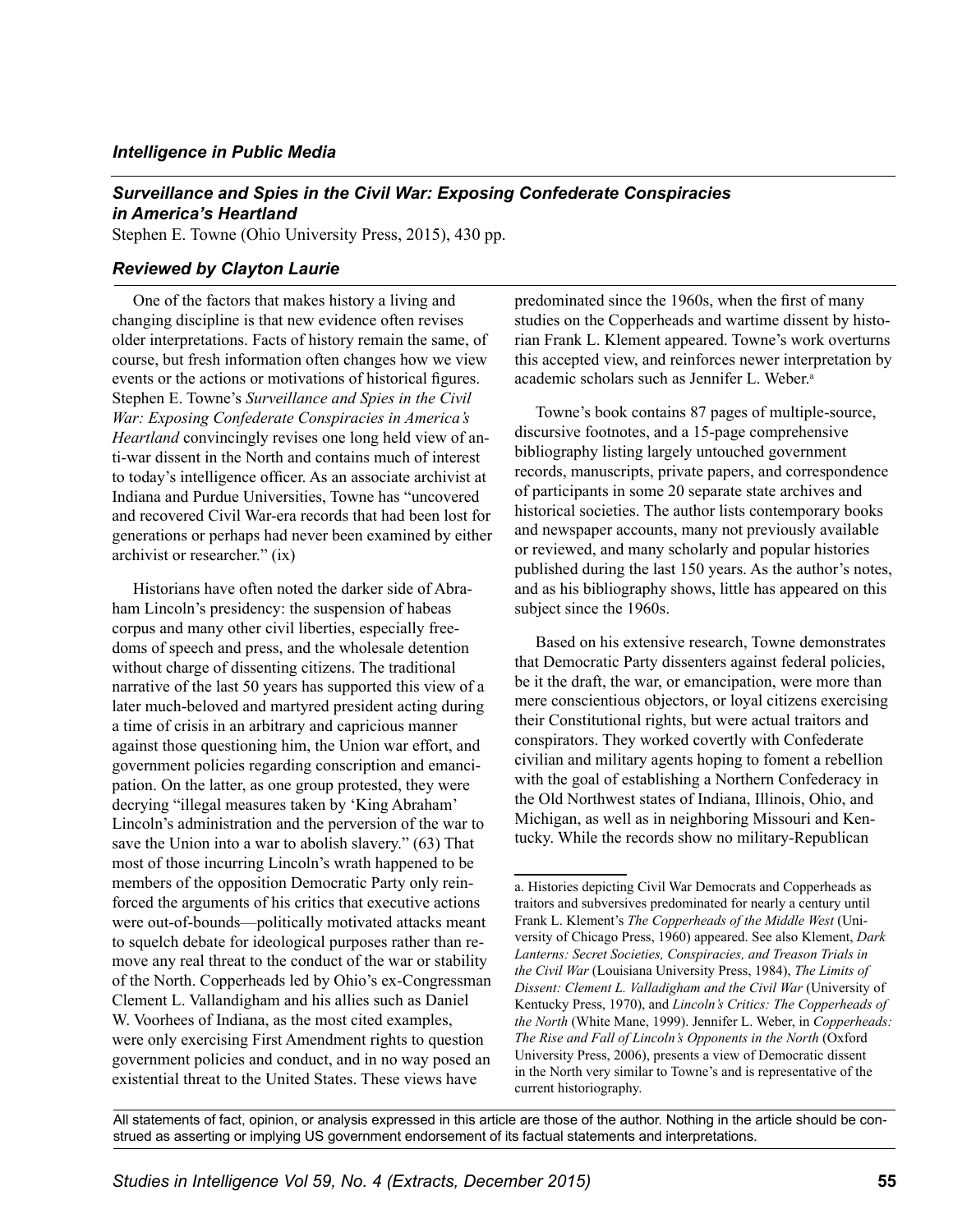collusion to persecute Democrats, there was "copious evidence of conspiracy and treason" on the part of the political opposition. (308) These pro-rebel Northerners favored a victory of the Southern slave-owning aristocracy, joined secret political societies such as the Order of the Secret Knights, Knights of the Golden Circle, and the Butternut Society, eventually numbering 125,000 members, and in one state, Indiana, counting chapters in 85 of 92 counties. These groups colluded to stockpile arms; plotted with notorious rebel agents, such as Thomas Henry Hines and cavalry commander John Hunt Morgan, to attack communities; and developed schemes to hijack warships on the Great Lakes, destroy military depots, sabotage rail lines and bridges, and attack prisoner of war camps. Hines, for example, from his Canadian base close to Vallandingham's initial residence in exile, plotted to attack Chicago's Camp Douglas, arm the released prisoners from secret weapon stockpiles, and then carry on to target other POW camps such as Camp Morton, in Indianapolis, Indiana. While Klement's earlier work dismissed the Camp Douglas plot as Republican-created fiction, Towne's research reestablishes its validity. As Hines later confessed, 70 Confederate agents waited in Chicago during the Democratic National Convention of August 1864 for the signal to liberate the camp and attack the unwary city. (274–275) Other groups plotted to liberate officer POWs at Johnson Island near Sandusky, Ohio, hoping to release a potential rebel army of thousands into the Union heartland. Other Democratic groups protested conscription and emancipation, seeking to disrupt both, harbored draft dodgers and deserters, and actually skirmished with Union military and civil authorities in armed bands numbering upwards of 150 men. They smuggled rebel mail, engaged in a brisk contraband trade, counterfeited the new Greenback currency, and established a secret communications line into the Confederacy.

Civil law enforcement proved inadequate to meet the threat and responsibility shifted to Union Army officials. Although commanders counted recruitment, administering the draft, training, and guarding prisoners as their primary tasks, they soon added surveillance and intelligence collection and analysis to their already heavy burdens. They hired networks of military investigators and paid-civilian informants, one officer employing some 2,300 agents operating throughout the Old Northwest. As a result, "Army intelligence officers amassed significant evidence of the existence of conspiracy, seized records from the secret groups, opened the private correspondence of participants, obtained numerous confessions of members, collected reliable information from informants, and inserted spies into the organizations to learn their secrets and their plans." (5) Working in close cooperation with civil officials over the course of three years, military officers such as Henry Carrington, Paul Schofield, William Rosecrans, Ambrose Burnside, Joseph Hooker, and Samuel Heintzelman kept the peace, but also constructed an effective intelligence collection and analysis capability.

Military and civil authorities in Washington, DC, including the president, hesitated to act in the face of the mounting evidence until the summer of 1864. At that time, concerns increased that the Democratic opposition in the person of the popular former commander of the Army of the Potomac, George B. McClellan, running as the Democratic presidential candidate on a "peace ticket," could end the war short of victory through negotiation, leaving the Confederacy and slavery intact. At that point, in league with loyal citizen groups, civil law enforcement, and what military forces they could muster at the height of the war, federal officials moved. Through Missouri, Illinois, Indiana, Kentucky, Michigan, and Ohio, they conducted mass arrests, confiscated arms caches, and arrested leaders of the secret societies and as many members as they could reach. In addition, they published and denounced in local newspapers the names of those arrested, the size and location of their organizations, and the papers and correspondence of their memberships, providing evidence to substantiate treason charges. (244) The threat largely ended with Lincoln's reelection, even though detentions and legal prosecutions continued through the end of the war.

What are the lessons for today's intelligence officer from Towne's study of events from 150 years ago? The history provides insight into the origins of the controversies that fill the news headlines today. The same arguments concerning rights of the individual and the state in times of peace and war, over privacy, freedom of speech, or dissent, all heard then, are still with us. In addition, Towne details the creation of a comprehensive federal domestic intelligence collection and analytical capability of a size, sophistication, and scope unlike anything seen before, which would not reappear until World War I, but which would become a permanent fixture during the Cold War. Towne's history brings to mind even larger and more important lessons for today's intelligence officer. Then as now, the accepted view may not always be the correct one